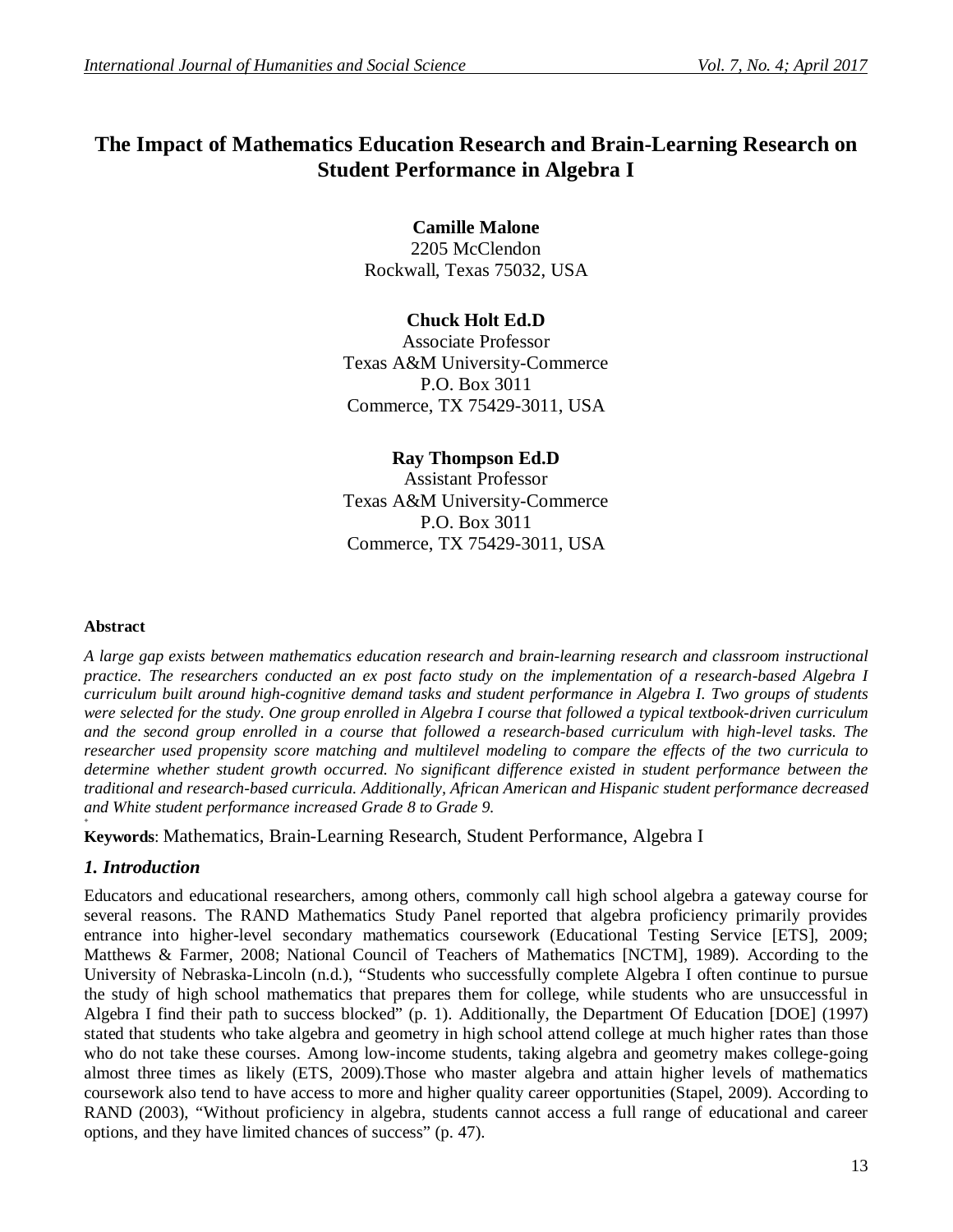RAND also reported that algebra is a gatekeeper that provides or denies access to academic and career success for all ethnic groups and socioeconomic statuses (SES) of society, which affects national culture as a whole. Lubienski (2007) stated, "Mathematics achievement is particularly important to our efforts to promote equity because it serves as a gatekeeper to high-status occupations and can provide a powerful ladder of mobility for low-SES students" (p.55). Regarding African American students, Moses and Cobb (2001) stated, "In similar fashion we believe that organizing around math literacy opens another path on which people can begin to transform their lives" (p. 5). They advocated for algebra as "the new civil right" (p. 5) that should be accessible to everyone.

### *2. Student Performance in Algebra*

Because of its importance as a gatekeeper course, algebra is a requirement for many high schools in the United States, and in most, students must demonstrate proficiency in algebra to graduate (RAND, 2003). Unfortunately, poor student performance in algebra and secondary mathematics in the United States is a significant national concern (Schoenfeld, 1992) expressed among teachers, parents, educational administrators, and national commentators that has persisted for several decades (RAND, 2003). Specifically, national and international assessments have indicated consistent poor math performance in upper grade levels (Haycock, 2002). In 1989, the National Research Council (NRC) reported that mathematics achievement of U.S. students was well below what was necessary to "sustain our nation's leadership in a global technological society" (p. 1). In 1990, state governors nationwide joined then President Bush in establishing national educational goals. The group's collective announcement echoed across the nation: "By the year 2000, United States students will be first in the world in mathematics and science achievement" (Haycock, 2002, p. 3). During the 1970s and 1980s, the United States made considerable progress in raising mathematics achievement of minority and low-SES students. Between 1973 and 1986, the gap between White and African American students in eighth grade narrowed by half, from 48 to 25 points. Additionally, the gap between White and Latino students narrowed from 35 to 20 points (Haycock, 2002). However, gaps increased in the 1990s, and at the turn of the century, African American and Latino students in 12th grade had math skills equivalent to White students in eighth grade (Haycock, 2002). Based on the ACT (2005) national readiness standards, only 40% of high school graduates in the U.S. are ready for college algebra.

#### **2.1 Mathematics Education Instructional Research: The Importance of Tasks**

Cognitive scientists and educational researchers have published significant findings related to teaching and learning mathematics in the classroom, and many findings and recommendations focus on teaching strategies that call for student engagement in cognitively demanding mathematical tasks. Stein, Grover, and Henningsen (1996) stated that students must engage in mathematical thinking by doing mathematics through problem-solving tasks. The NCTM (1991) recommended that to develop high-level thinking in math classrooms, students must be provided opportunities to engage in dynamic, rich, and worthwhile mathematical tasks.

#### **2.2 Brain-Learning Research**

Lakomski (2000) described the 21st century as "the century of the brain," particularly because learning and brain research has characterized both educational and medical study landscapes. Brain-learning research since the late 1980s has grown exponentially (Caine & Caine, 2001). The study of how people learn as an outgrowth of neuroscience has significant instructional implications for the classroom (Bransford, Brown, & Cocking, 1999; Jensen, 2000; Willis, 2006). Many prominent brain-learning researchers have suggested specific pedagogy to ensure that content enters students' long-term memories; however, such pedagogy is virtually unknown and untried in most educational settings (Caine & Caine, 2001). According to Jensen (2008), "Brain-based education is the engagement of strategies based on principles derived from an understanding of the brain [and] this singular realization alone has fueled a massive and urgent movement worldwide to redesign learning" (p. 4).

Caine and Caine (2001) synthesized the results of current brain-learning research by introducing learning principles. These principles included (a) the brain naturally searches for meaning that is best met by engagement in and making sense of mathematical tasks;(b) the brain responds to classroom activities that satisfy curiosity and hunger for novelty, discovery, and challenge;(c) the brain uses patterning as a way to search for meaning; and (d) the brain learns best through interactive experiences. Caine and Caine (1994) advocated for incorporating brainlearning principles into the curriculum. They stated, "All education can be enhanced when this type of embedding is adopted"(p. 94).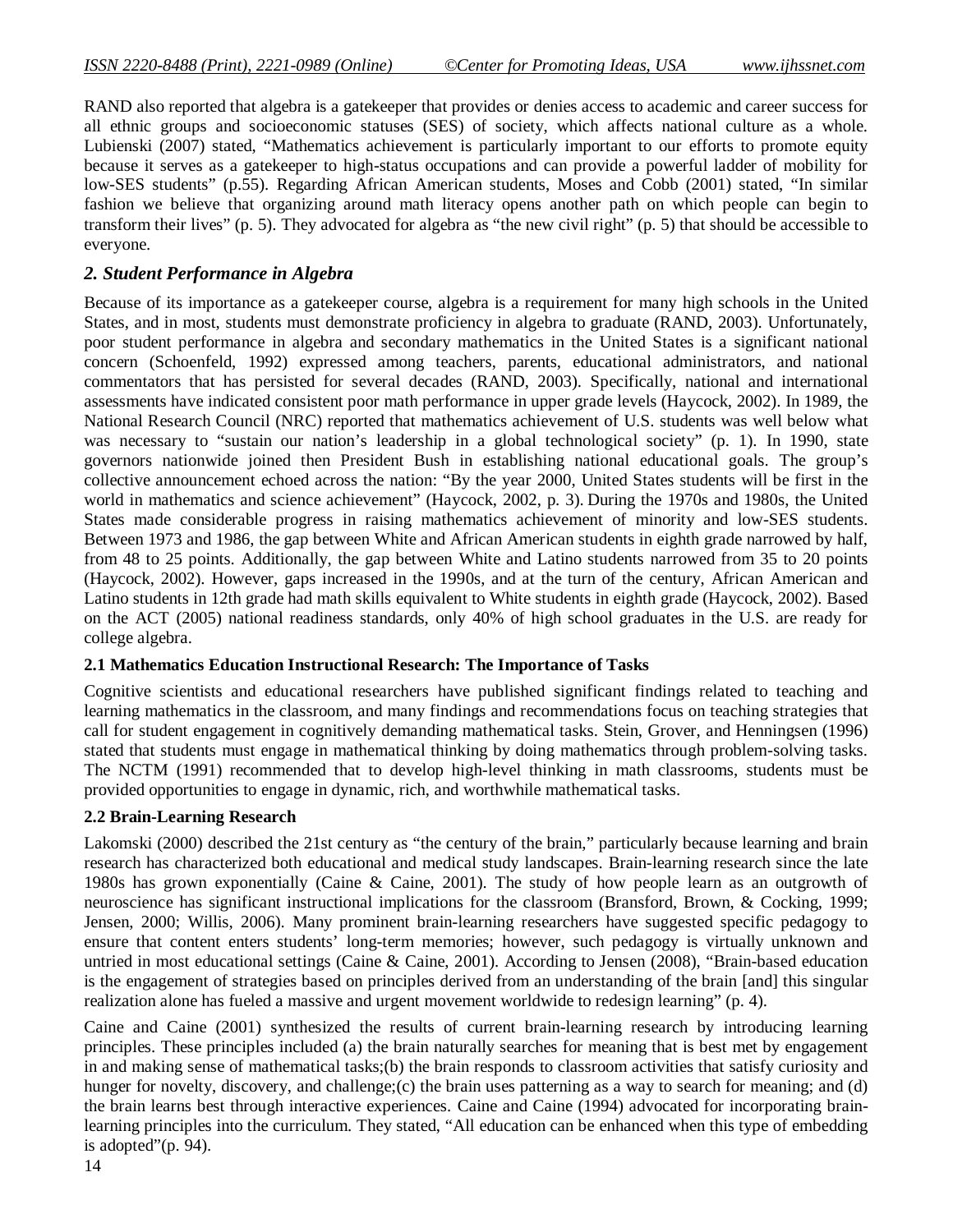### **2.3 Research-Based Algebra Curriculum**

In mathematics, particularly in Algebra I, a generalized description of curriculum and instruction that includes findings from cognitive science, mathematics education, and brain-learning research is best met by a curriculum and by teaching strategies that embody experiential learning. Caine and Caine (1994) stated, "One of the most important lessons to derive from brain research is that in a very important sense, all learning is experiential" (p. 113). Experiential learning is defined as that which occurs when the learner is actively engaged; therefore, curriculum based on mathematics and brain-learning research would include challenging, high-thinking demand tasks experienced by students who practiced habits of mathematical thinking in group settings in the classroom (Caine & Caine, 2001). However, school districts have persisted in using rule memorization and skills practice, which are traditional teaching methods of past decades (Clements, 2003).

### *3. Statement of the Problem*

Mathematics education and brain-learning studies are at the forefront of educational research; however, literature on secondary mathematics education lacks information on the implementation of an algebra curriculum embedded with research-based strategies. Limited research has been published on targeted brain-learning teaching strategies in mathematics that addresses specific content objectives. Additionally, Stein, Smith, Henningsen, and Silver (2009) published an in-depth treatise of case studies using mathematical tasks in middle school. However, to this researcher's knowledge, no study has explored the relationship between the implementation of mathematics education using a brain-learning research algebra curriculum and student performance on state accountability measures.

### *4. Purpose of the Study*

Secondary school administrators and mathematics teachers recognize the importance of first-year algebra as a gateway mathematics course; however, low secondary mathematics achievement is problematic in all sectors (RAND, 2003). Further, educators are hostages to an accountability system that undermines the use of researchbased algebra curriculum and instruction in favor of test-preparation practices (Popham, 2007). The purpose of this study was to examine a meaningful, research-based Algebra I curriculum and its implementation using cognitively demanding tasks to identify possible relationships to student performance as measured by state accountability assessments.

# *5. Research Questions*

The following research questions guided this study:

- 1. Does a statistically significant difference exist in the mathematical growth of students using a mathematics education and brain-learning research-based Algebra I curriculum that includes implementation of highcognitive demand tasks compared to students using a traditional textbook-driven curriculum?
- 2. Does a statistically significant difference exist in the mathematical growth of students by ethnicity using a mathematics education and brain-learning research-based Algebra I curriculum that includes implementation of high-cognitive demand tasks compared to students using a traditional textbook-driven curriculum?

### **5.1 Null Hypotheses**

The researcher tested the following null hypotheses at the  $p$ < .05 level of significance.

- 1. No significant difference exists in the mathematical growth of students using a mathematics education and brain-learning research-based Algebra I curriculum that includes implementation of high-cognitive demand tasks compared to students using a traditional textbook-driven curriculum.
- 2. No significant difference exists in the mathematical growth of students by ethnicity using a mathematics education and brain-learning research-based Algebra I curriculum that includes implementation of highcognitive demand tasks compared to students using a traditional textbook-driven curriculum.

### *6. Significance of the Study*

Mastery of high school algebra is critical for students to pursue advanced mathematics coursework, to gain access to more and higher quality college and career opportunities, and to facilitate equity among all students in society (RAND, 2003). While teaching methodology in algebra has changed little, achievement rates of U.S. students in algebra have been disappointingly poor for decades (Schoenfeld, 1992).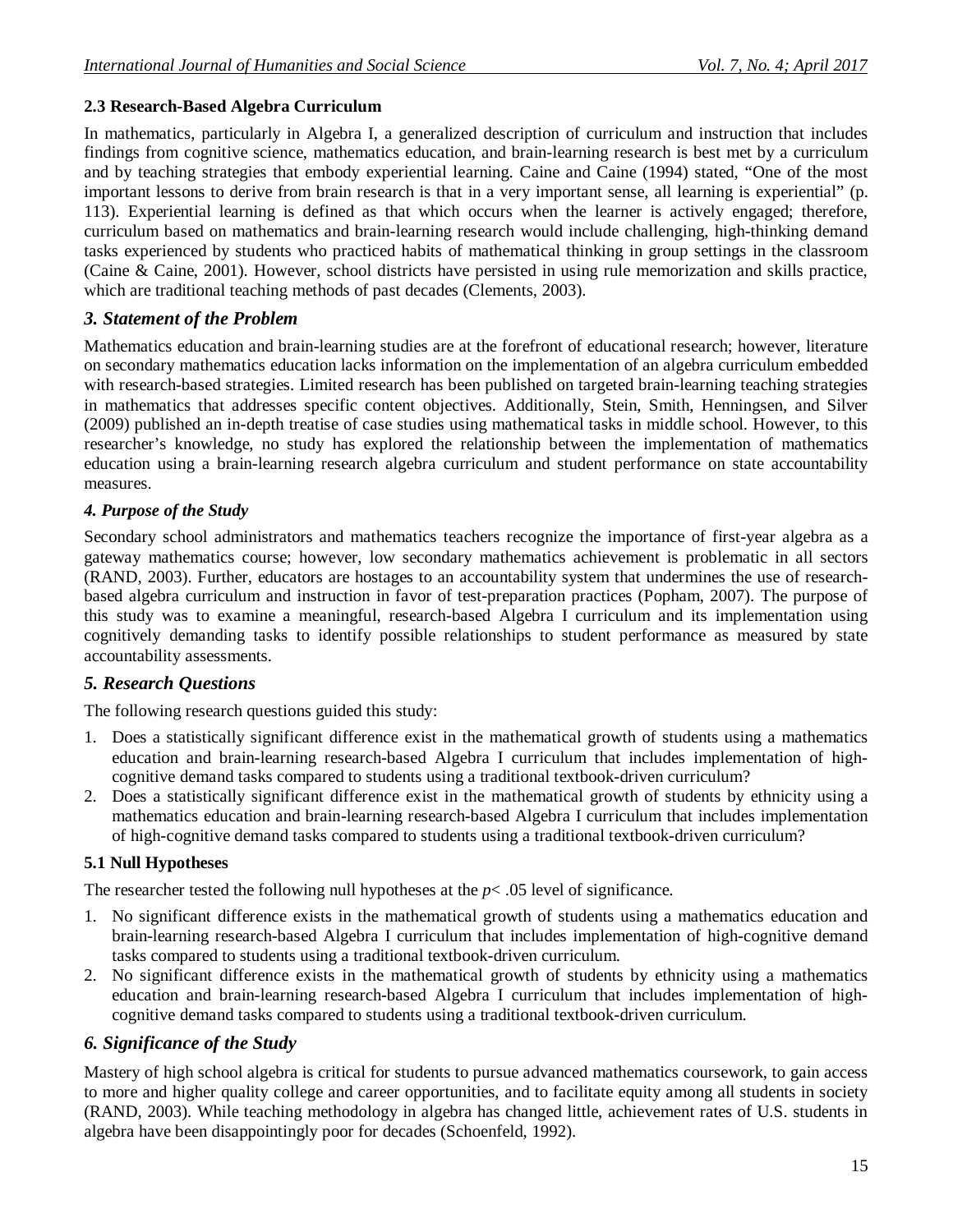Almost from the inception of mathematics education in the United States, two distinct camps of teaching methodologies for secondary mathematics have existed (Fey& Graber, 2003). As early as 1850, proponents in one camp have advocated direct instruction, also called synthetic or rote learning. This type of learning most often using a textbook and is accompanied by memorization, drill, and practice (Cohen, 2003). The second camp has advocated inductive reasoning through discovery or experiential learning, with or without a textbook, characterized by student behaviors applied to solving special problems designed to facilitate student conceptual discovery and learning (Cohen, 2003).

The two camps continued stringent debate into and throughout the 20th century. Influences, such as national socioeconomic conditions and World War II, precluded calls for more student-centered instruction in favor of vocationally oriented courses in which students memorized and practiced basic skills (Angus & Mirel, 2003). Although research increased and expanded during the last few decades of the century, which contributed significantly to the mathematics education literature, the debate culminated in the Math Wars toward the end of the century (Angus & Mirel, 2003).

More recently, educational literature has explored new factors that may influence teaching practice. Mathematics education researchers have begun examining how the brain learns and have added new insight into the centuriesold debate over issues of mathematics teaching methodologies (Hiebert et al., 1997). Cognitive psychology has also contributed research into constructivism as the means for learning. In the late 20th and early 21st centuries, mathematics educators turned their attention toward the importance of cognitively demanding mathematics tasks to construct knowledge (Doyle, 1988).

Recently, the role of educational administrator has undergone profound change. The expectations placed on superintendents are both more challenging and more complex. In addition to community and school board responsibilities, superintendents have the added role of personal involvement to improve district student performance (Lambert et al., 2002). In fact, research indicates that reforms at the school district level can occur only when senior leadership takes the initiative to understand and support the instructional design of the district (Resnick & Glennan, 2002). For example, members of the Connecticut Superintendents' Network recognized that teaching and learning is "job number one" (City, Elmore, Fiarman, & Teitel, 2009, p. x). In fact, the first objective of these superintendents was to develop the knowledge and skills necessary to lead a district-wide instructional improvement effort (City et al., 2009).

Curriculum has been narrowed to focus on the primary goal of raising test averages, and classroom instruction is often given as decontextualized practice for assessments (Nichols &Berliner, 2008). Administrators need data on student achievement outcomes as a result of research-based teaching versus teaching for test preparation; however, there is currently a gap in the literature in this regard.

This study aimed to fill the gap in mathematics education literature by exploring the implementation of Algebra I curriculum, developed and built around current mathematics education and brain-learning research. The results of this study contribute to the literature by providing educators with student achievement data related to the implementation of a research-based algebra program.

### *7. Method of Procedure*

It is not feasible to explore differences in student performance by randomly selecting some students to receive instruction based on one type of Algebra I curriculum and others to serve as a control group with another type of curriculum. In fact, experimental studies on the effects of student achievement using particular curricular programs are problematic because of the necessity and ethical considerations of providing one student group with a curriculum that is purported to be better for conceptual learning and withholding it from another group. However, the district-wide implementation of a textbook-driven curriculum in one school year and the districtwide implementation of a research-based curriculum the following year provided a unique and excellent opportunity to explore outcomes. Gall, Gall, and Borg (2003) described non-experimental research as that in which researchers study phenomena as they already exist without intervention.

### **7.1 Selection of Sample**

The researcher selected two groups of students from the same school district as samples for the study. One group included Grade 9 students who studied Algebra I using the textbook-driven course and who took the Grade 9 mathematics TAKS assessment in 2008.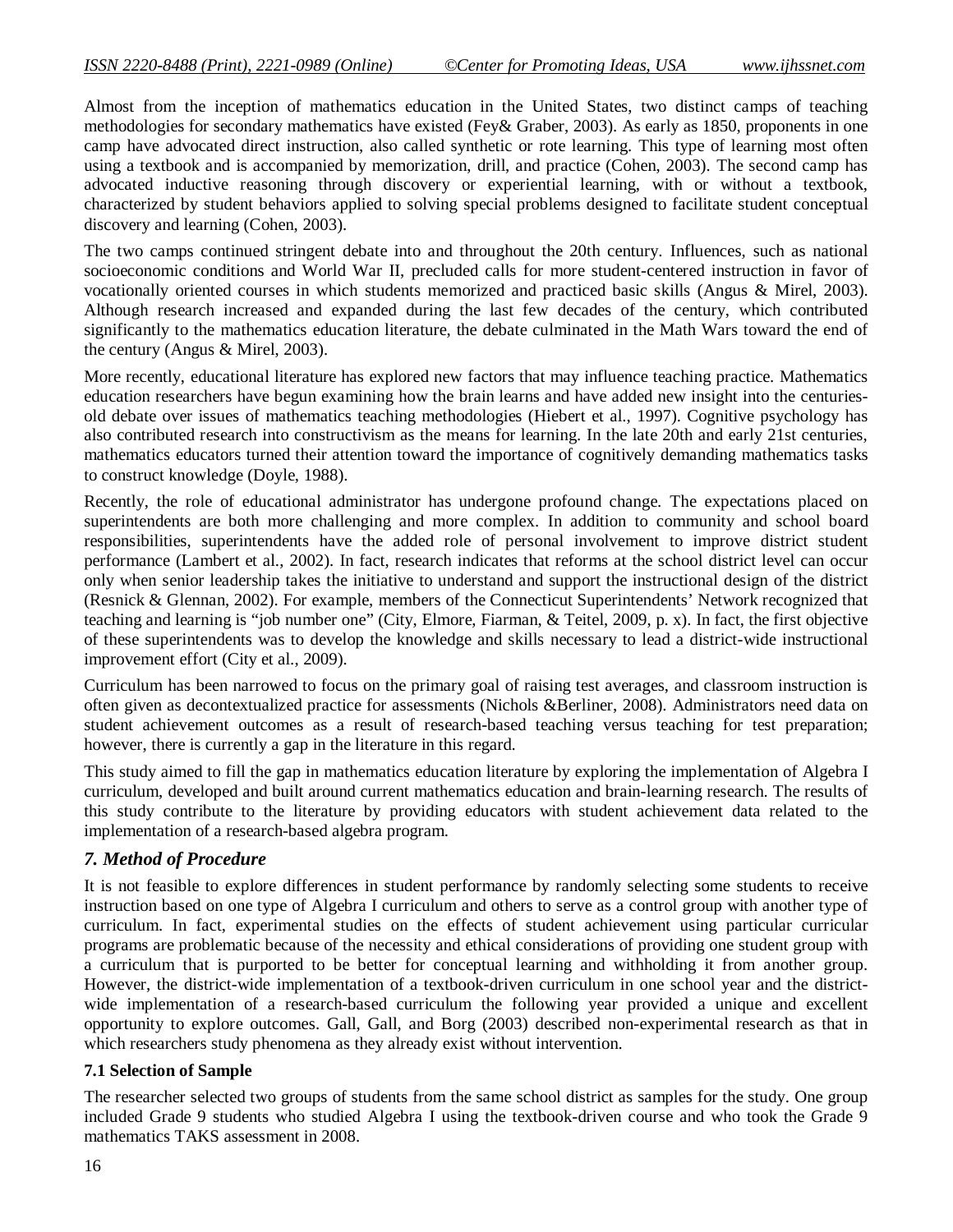The second group included Grade 9 students who studied Algebra I using the mathematics education and brainlearning research-based curriculum (which included high-level tasks) and who took the Grade 9 mathematics TAKS assessment in 2009.

Class rosters of students, identified by masked student identification numbers, who were enrolled in Algebra I were matched with their teachers whose identities were also masked. Only teachers who taught Grade 9 Algebra I in both 2007–2008 and 2008–2009 were included in the study. Additionally, only students who were in Grade 9 for the first time, who had both Grade 8 and Grade 9 TAKS assessment scores, and who had a first semester grade for Grade 9 Algebra I, were included. Students identified as having limited English proficiency (LEP) or special education students who received instruction separately from the regular student population were not included in the study. Finally, students whose teachers were not included in the study; that is, teachers who had not taught Algebra I during both the 2007–2008 and 2008–2009 school years were excluded.

### **7.2 Collection of Data**

Data were obtained from the school district evaluation and accountability department and included ethnicity, gender, home language, SES (based on free- and reduced lunch status), and Grade 8 and Grade 9 mathematics TAKS scale scores for the samples of Grade 9 students enrolled in Algebra I. For those students who took Algebra I in 2008, TAKS math scale scores were obtained for 2007 and 2008. For students who took Algebra I in 2009, TAKS math scale scores were obtained for 2008 and 2009.

### **7.3 Treatment of Data**

The researcher built a dataset that included students who were in Grade 9 in 2007–2008 and 2008–2009 who met the qualifications for participation. The dataset included student demographic and academic variables. A Statistical Package for the Social Sciences (SPSS) propensity score matching (PSM) procedure (Thoemmes, 2009) was used to calculate a propensity score for each student, which indicated the probability of receiving the treatment (research-based curriculum). Propensity scores were then matched using a 1:1 nearest neighbor matching logistic regression algorithm with a .25 caliper on the pretest covariates of gender, ethnicity, SES (based on free- and reduced lunch status), home language, and the pretest Grade 8 mathematics TAKS scale score to create a comparable sample and force exact matching on the masked teacher identification number to eliminate teacher and school effects. After matching, 767 students in each group were identified. The researcher checked data for differences no larger than .25 standard deviations. Statistical analyses were then computed on the outcomes of the treatment (research-based curriculum) and control (traditional curriculum) groups.

Research questions were answered using multi-level modeling (MLM) to examine data that were hierarchically structured as students nested within teachers, using both between- and within-students analyses to assess students in the same classrooms with the same teachers. The null model was assessed to ensure sufficient variation to warrant an MLM analysis (Heck, Thomas, & Tabata, 2014). The researcher added growth rate to the model. To answer Research Question 1, time-varying treatment effects were included in the model and analyzed to evaluate differences in outcomes between the two groups. To answer Research Question 2, the researcher computed dummy variables for the ethnicities of African American, Hispanic, and White. The researcher assessed the influence of ethnicity, gender, and SES.

# *7.4 Research Summary*

The researcher used archival student demographic and assessment data to analyze the effect of implementing a traditional, textbook-driven curriculum versus implementing a mathematics and brain learning research-based curriculum in a first-year algebra course in a public school district. It would have been unfeasible, and perhaps unethical, to randomly assign some students to a research-based course and others to a typical, textbook-driven course. Because the school district used a curriculum that followed a textbook in 2007–2008 and then instituted a research-based curriculum with embedded instructional tasks in 2008–2009, observational studies were required. Propensity score matching created a well-matched sample of students by teacher for analysis. The researcher estimated the treatment effects using MLM to compare a particular outcome—Grade 9 mathematics TAKS scale score—between those who experienced Algebra I instruction with a typical textbook curriculum versus those who experienced Algebra I with a research-based curriculum for students nested within teachers. Differences by gender were also assessed.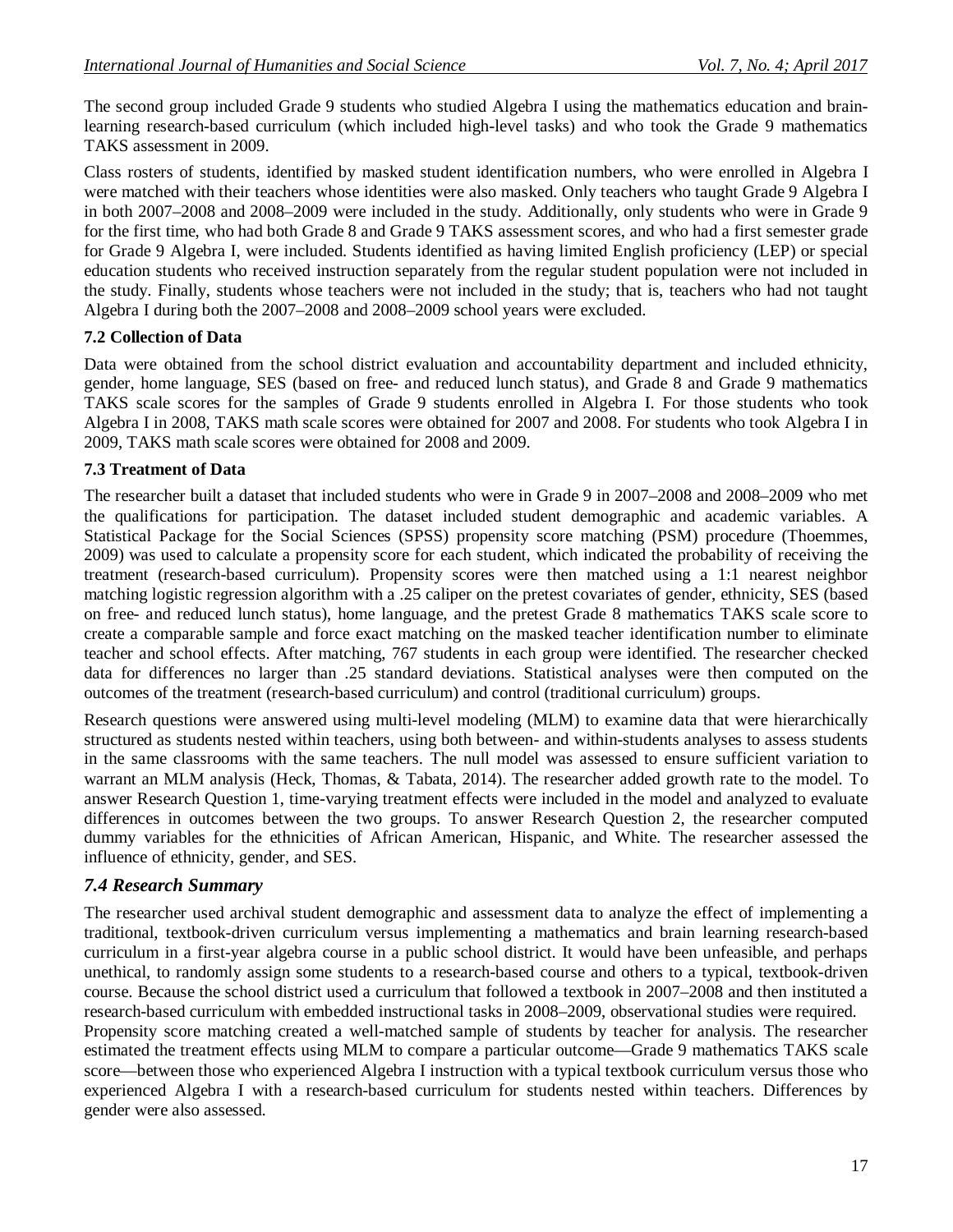# *8. Presentation of Findings*

The researcher specified exact matching for teacher to reduce teacher effects, which eliminated many students from the matching procedure because only 26 teachers taught both years. The researcher then matched students using a 1:1 nearest neighbor matching logistic regression algorithm with a .25 caliper on the pretest covariates of gender, ethnicity, economic status determined by free- or reduced-priced lunch eligibility, home language, and pretest mathematics TAKS scale score.

In the matched sample, the same number of students for each group in the years 2007–2008 and 2008–2009 were identified as traditional and research-based, respectively. Before the researcher conducted the PSM procedure, the control group had 3,684 students and the treatment group had 3,792 students. The mean scale score for the Grade 8 TAKS for the control group was 2119.15 ( $SD = 141.26$ ) and that of the treatment group was 2185.0 ( $SD =$ 132.85; see Table 1). After PSM, each group had 767 students. The mean scale score for the Grade 8 math TAKS for the control group was  $2141.49$  ( $SD = 141.63$ ) and  $2156.86$  ( $SD = 133.21$ ) for the treatment group. The propensity score for the matched control group was 0.526 and 0.543 for the treatment group.

The sample size after propensity score matching was much smaller less than in the original sample; however, the dataset was more conducive for study because of the importance of the teacher on student performance. Additionally, the difference in pretest scores in thematched sample and difference in propensity scores were much smaller in the final sample. Across most demographic characteristics, differences were smaller in the matched sample.

### **8.1 Research Question 1**

The TAKS mathematics scale scores for all students decreased from Grade 8 to Grade 9, perhaps attributable to the change from eighth-grade general mathematics to ninth-grade Algebra I. The findings from all MLMsindicated no significant difference in the growth of student performance from Grade 8 to Grade 9based on the curriculum used. That is, no significant difference existed in the performance of students learning Algebra I with a traditional curriculum and those learning Algebra I with a research-based curriculum. Therefore, the researcher failed to reject the null hypothesis.

#### **8.2 Research Question 2**

Findings from the MLM indicated that African American students had the greatest loss in TAKS performance from Grade 8 to Grade 9 (-53.31). The loss among African American students was nearly nine times that of Hispanic students (-6.44). White students were the only ethnic group that recorded a gain (25.6). No significant difference existed in the mathematical growth of students by ethnicity using a research-based Algebra I curriculum compared to students using a traditional curriculum. Therefore, the researcher failed to reject the null hypothesis.

### *9. Summary of the Study and Conclusions*

This retrospective study examined state assessment performance of two groups of students in a large metropolitan school district after completing Grade 9 Algebra I. One group was enrolled in Algebra I using a traditional curriculum driven by a textbook and delivered with direct instruction in 2007–2008. The following year, 2008– 2009, the school district changed Algebra I to a research-based curriculum with teaching strategies driven by high-cognitive demand instructional tasks.

Propensity score matching (PSM) was used to equalize, as much as possible, the two groups of students for analyses. The researcher matched students on gender, ethnicity, home language, economic status, and the Grade 8 state mathematics Texas Assessment of Knowledge and Skills (TAKS) scale scores. Only students of teachers who taught Algebra I both school years were included in the study and were matched by teacher to minimize teacher effects. The importance of the classroom teacher is universally accepted, and in fact, researchers consider the teacher to be the single most influential factor of student performance (Darling-Hammond, Berry, & Thorenson, 2001).

Before matching, the original student groups included 3,684 students from 68 teachers and 3,792 students from 65 teachers for the 2007–2008 and 2008–2009 school years, respectively. After PSM, the number of students was reduced by over three-fourths and the number of teachers was reduced by more than half. The matched sample included 26 teachers and 767 students.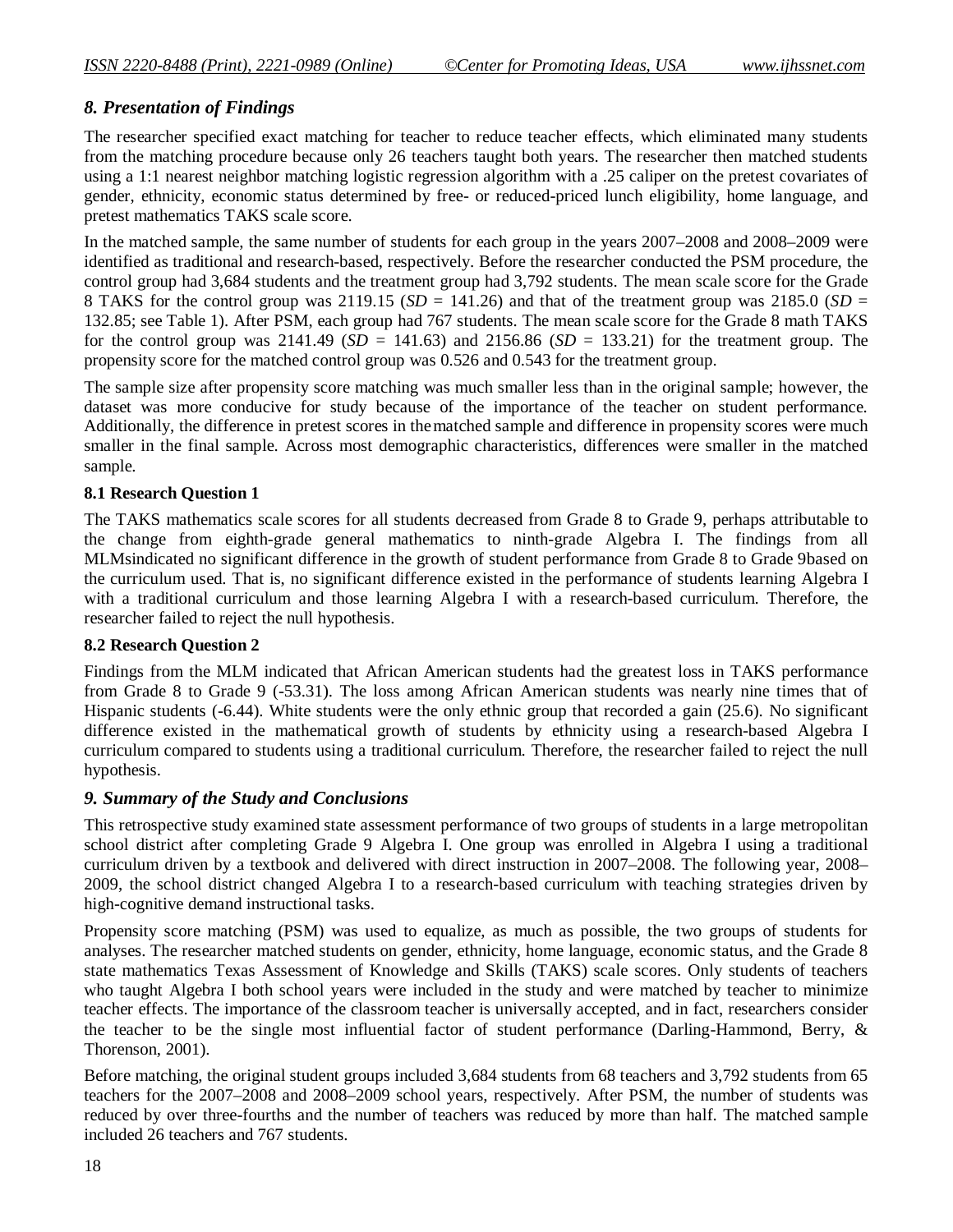Multilevel modeling (MLM) was used to assess differences between groups in growth on TAKS mathematics scale scores from Grade 8 to Grade 9. Changes in TAKS scores from Grade 8 to Grade 9 were nested within teacher. Level 1 analysis focused on differences in scores within students, that is, students with the same teacher. Level 2 focused on differences between teachers at Grade 9, regardless of the curriculum they taught. The MLM procedure provided data regarding the percent of variance that occurred between-teachers, between-students, and within-students who had the same teacher.

Analysis of the descriptive statistics in the study noted a decrease in TAKS math scale scores of 39.32 points from Grade 8 to Grade 9 when no covariates were included, regardless of whether the traditional or research-based curriculum was taught. This decrease was not unexpected because of difference in content taught in the two grades. Grade 8 mathematics is a general mathematics course that includes basic operations, fractions, decimals, and percentages. Algebra I is the typical Grade 9 math course during which students are introduced for the first time to functions, equations, the Cartesian coordinate system, graphing, modeling, and factoring.

The transition from general mathematics in Grade 8 arithmetic to Grade 9 Algebra I is challenging for students as they often have difficulty with algebra content (Herscovics, 1992).Kieran and Wagner (1989) stated, "Much of school arithmetic is oriented toward 'finding the answer' and students can proceed with informal intuitive processes. However, students in algebra are "required to recognize and use the structures they could avoid in arithmetic" (p. 33). Algebra is abstract, thus, it deals with more abstract thinking and deductive and proportional reasoning, and with generalizations rather than specifics as in arithmetic (Kieran & Wagner, 1989). After 8 years of general mathematics, the new content introduced in algebra could account for the decrease in TAKS scores.

One benefit of using MLM is the decomposition of variance components, although explaining variance is more complex than in other models, such as single-level regression models (Hox, 2010). Because the researcher used two-level models, variances in scores were partitioned in three ways, between-teachers, between-students, and within-students of the same teacher. At Level 1, the repeated covariance matrix was a diagonal covariance matrix and Level 2 random effects for the intercept and intercept + time models were computed using the scaled identity covariance matrix (Heck et al., 2014). This combination of covariance matrices also allowed for partitioning of variance to occur at both Grade 8 and Grade 9. The null or no predictors model is used as a baseline to examine change in residual variance when additional variables are added to the model. The researcher examined these variances for patterns that would provide an explanation for the non-significant difference in math TAKS scale scores between the traditional and research-based Algebra I curricula.

For Grade 8, variances were essentially the same between-teachers, between-students, and within-students of the same teacher, regardless of which variables were in the model. All students in Grade 8 mathematics studied the same curriculum that followed the textbook, and students were taught the same way with direct instruction. Adding other predictor variables, such as student ethnicity, gender, and economic status did little to change the decomposition of variance found in the no predictor's model, with the majority of variance explained by differences between students.

However, variances shifted in Grade 9 when half of the students learned Algebra I in a different way. In particular, variances shifted within students of the same teacher for every model in the study. Half of the Grade 9 students learned Algebra I following a textbook-driven curriculum delivered by direct instruction methodology for explaining examples, working practice problems, and assigning homework. The other half of the students experienced research-based Algebra I curriculum. That curriculum introduced concepts through instructional tasks as Stein et al. (2009) recommended, rather than by direct instruction. Perhaps for the first time in their schooling experience, students worked individually and collaboratively to solve challenging mathematical tasks designed to facilitate their understanding of mathematical concepts.

Heck et al. (2014) stressed that variables added at Level 1 (i.e., student demographics) could explain variance at Level 1 and Level 2. However, variables added at Level 2 (i.e., curriculum) do not always affect the variance at Level 1. Adding all variables, including the Level 1 student variables and the Level 2 treatment variable, to the no predictors model for Grade 9 caused a shift in variance within students of the same teacher from 56.7% to 18.1%. Much more variance was found between-students than within-students of the same teacher. Between student variance increased from 37.1% to 71.2%. The Level 2 between teacher variance also increased from 6.2% to 10.7%.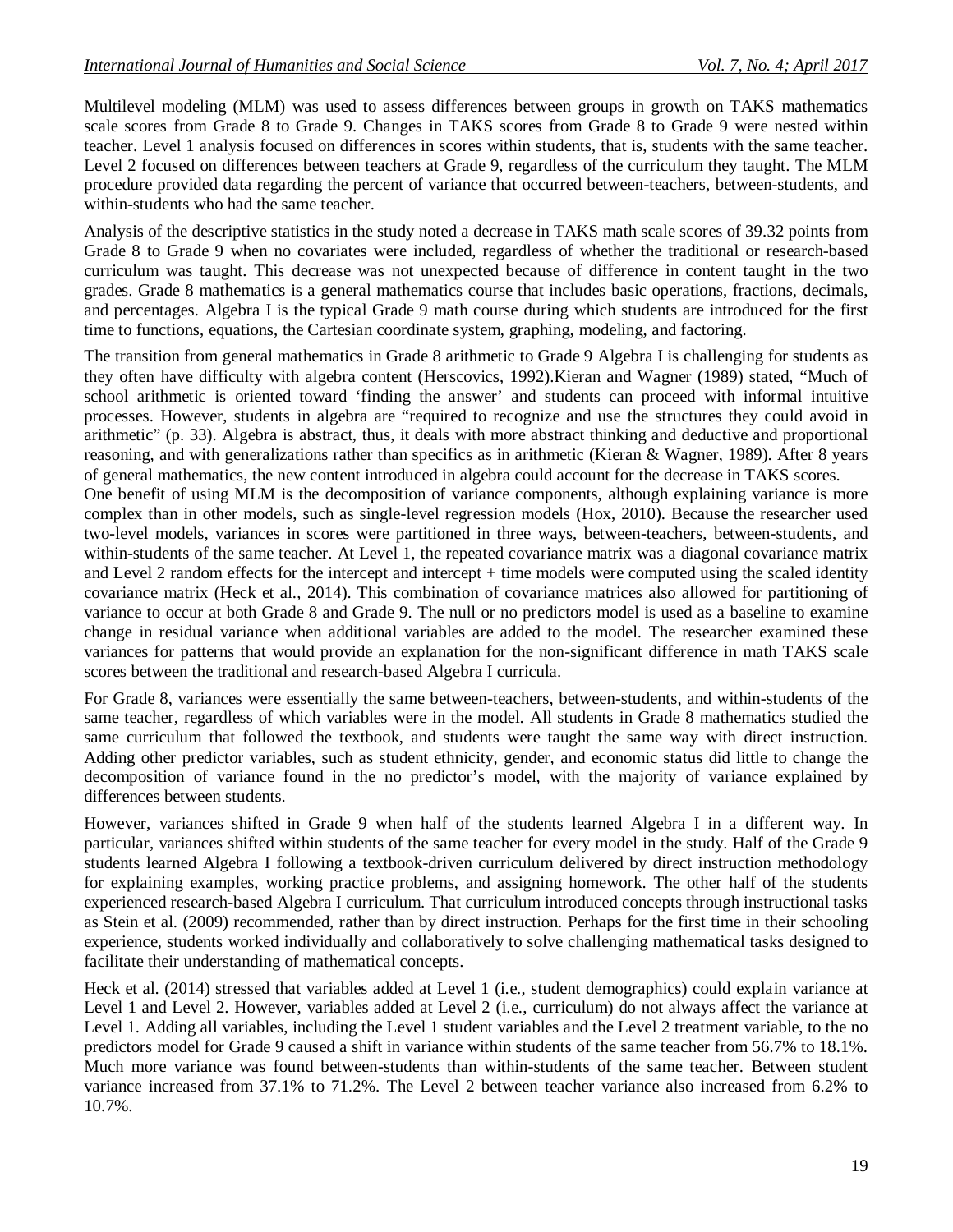These shifts in variance point to two possible conclusions. At the initial null model for Grade 9, variance for within students of the same teacher was high because two different forms of instruction occurred. For students who received the research-based curriculum, instruction was delivered much differently and it made students think and learn differently. Through instructional tasks, not only were students asked to think mathematically, but the instruction also called for students to conjecture, explore solution paths, and explain their reasoning, thereby learning what it means to be a mathematician (Stein et al., 2009). However, when the student level variables traditionally known to effect achievement (i.e., ethnicity, gender and economic status), were included in the model, those differences accounted for more variance than the differences in curriculum. This finding was shown in Research Question 2, where differences existed in growth from Grade 8 to Grade 9, although these differences were not statistically significant.

#### *9.1. Implications*

The lack of significant difference in growth found in this study should be a catalyst for additional study of research-based mathematics curricula rather than an assumption of ineffectual pedagogy. Variances in Grade 8 were very similar for all models, which is indicative of students who had been taught with the same mathematics curriculum, using the same textbook, and through direct instruction. The implementation of the research-based curriculum with instructional tasks contributed to the variances in Grade 9. The large shift in variance in Grade 9 from within-students of the same teacher in the no predictors model to between-students in the all predictors model implies that a deeper exploration of the effect of research-based curriculum and instruction strategies on different ethnic groups would be profitable. If reform strategies facilitate learning of one group more than another, the reasons why must be explored. The African American decrease in TAKS performance is evidence of the significant negative effect on future opportunities of students and consequences for society (Moses& Cobb, 2001; RAND).

Additional factors added to the model included gender, home language, and economic status. The large shift in variance to between-students implies an influence of these factors. The importance of Algebra I supports research into the other factors that affect performance.

### *10. References*

- ACT. (2005). *Crisis at the core: Preparing all students for college and work*. Iowa City, IA: ACT. Retrieved from https://www.act.org/research/policymakers/pdf/crisis\_report.pdf
- Angus, D., &Mirel, J. (2003).Mathematics enrollments and the development of the high school in the United States, 1910–1994. In G. Stanic & J. Kilpatrick (Eds.), *A history of school mathematics* (pp. 441-489). Reston, VA: National Council of Teachers of Mathematics.
- Caine, G., & Caine, R. (2001).*The brain, education and the competitive edge.* New York, NY: Rowman and Littlefield Education.
- Caine, R., & Caine, G. (1994).*Making connections: Teaching and the human brain*. New York, NY: Addison Wesley.
- City, E., Elmore, R., Fiarman, S., & Teitel, L. (2009).*Instructional rounds in education*. Cambridge, MA: Harvard Education.
- Clements, M. A. (2003). An outsider's view of North American school mathematics. In G. Stanic& J. Kilpatrick (Eds.), *A history of school mathematics* (pp. 1509-1580). Reston, VA: National Council of Teachers of Mathematics.
- Cohen, P. C. (2003). Numeracy in 19th century America. In G. Stanic& J. Kilpatrick (Eds.), *A history of school mathematics* (pp. 43-76). Reston, VA: National Council of Teachers of Mathematics.
- College Board. (2000). *Mean SAT/SAT 1 scores for college-bound seniors, 1972–2000*. Retrieved on January 7, 2009 from www.collegeboard.com/sat/cbsenior/yr2000
- Darling-Hammond, L., Berry, B., &Thorenson, A. (2001). Does teacher certification matter? Evaluating the evidence. *Educational Evaluation and Policy Analysis, 23,* 57-77. doi:10 .3102/01623737023001057
- Doyle, W. (1988). Work in mathematics classes: The context of students' thinking during instruction. *Educational Psychologist, 23,* 167-180. doi:10.1207/s15326985ep2302\_6
- Educational Testing Service. (2009), *Frequently asked questions about the algebra end-of-Course assessment.* Retrieved on April 13, 2009 from: http://www..ets.org/portal/site/ets/menuitem.1488512
- Fey, J. T., &Graeber, A. O. (2003).From the new math to the agenda for action. In G. Stanic & J. Kilpatrick (Eds.), *A history of school mathematics* (pp. 521-558). Reston, VA: National Council of Teachers of Mathematics.
- Gall, M., Gall, J., & Borg, W. (2003). *Educational research*. New York, NY: Pearson.